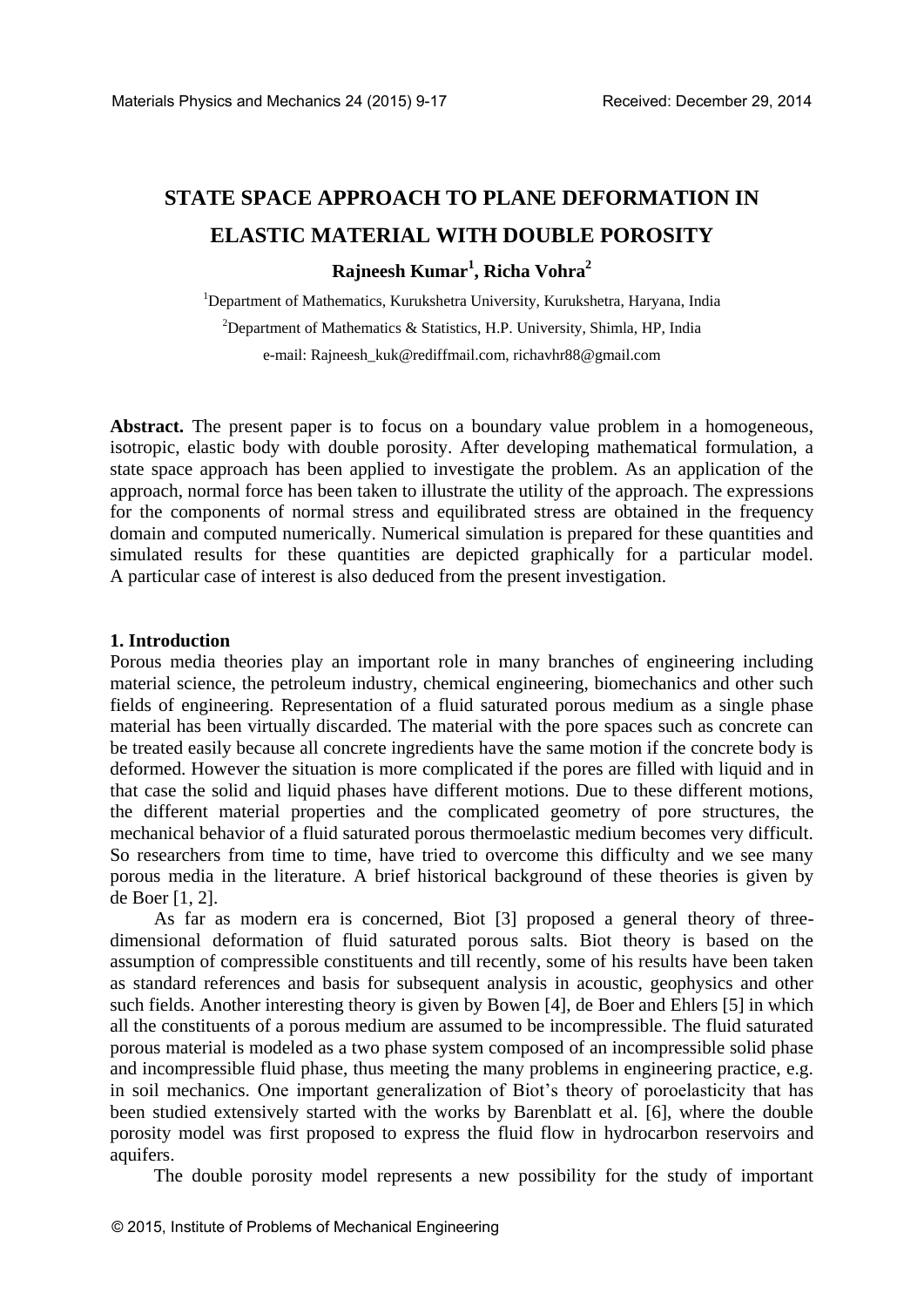problems concerning the civil engineering. It is well-known that, under super- saturation conditions due to water of other fluid effects, the so called neutral pressures generate unbearable stress states on the solid matrix and on the fracture faces, with severe (sometimes disastrous) instability effects like landslides, rock fall or soil fluidization (typical phenomenon connected with propagation of seismic waves). In such a context it seems possible, acting suitably on the boundary pressure state, to regulate the internal pressures in order to deactivate the noxious effects related to neutral pressures; finally, a further but connected positive effect could be lightening of the solid matrix/fluid system.

Wilson and Aifanits [7] presented the theory of consolidation with the double porosity. Khaled, Beskos, and Aifantis [8] employed a finite element method to consider the numerical solutions of the differential equation of the theory of consolidation with double porosity developed by Aifantis [7]. Wilson and Aifantis [9] discussed the propagation of acoustics waves in a fluid fluid saturated porous medium. The propagation of acoustic waves in a fluidsaturated porous medium containing a continuously distributed system of fractures is discussed. The porous medium is assumed to consist of two degrees of porosity and the resulting model thus yields three types of longitudinal waves, one associated with the elastic properties of the matrix material and one each for the fluids in the pore space and the fracture space.

Beskos and Aifantis [10] presented the theory of consolidation with double porosity-II and obtained the analytical solutions to two boundary value problems. Khalili and Valliappan [11] studied the unified theory of flow and deformation in double porous media. Aifantis introduced a multi-porous system and studied the mechanics of diffusion in solids [12-16]. Moutsopoulos et al. [17] obtained the numerical simulation of transport phenomena by using the double porosity / diffusivity continuum model. Pride and Berryman [18] studied the linear dynamics of double –porosity dual-permeability materials. Straughan [19] studied the stability and uniqueness in double porous elastic media. Svanadze [20-23] investigated some problems on elastic solids and viscoelastic solids with double porosity. Iesan and Quintanilla [39] presented the theory of thermoelastic materials with double porosity structure.

In recent years the state space description of linear systems has been used extensively in various areas of engineering, such as the analysis of control systems. The state space approach offers an attractive way to avoid the difficulties of the traditional linear model approach. The state –space representation is a mathematical model of a physical system as a set of input, output and state variables related by first-order differential equations. To abstract from the number of inputs, outputs and states, the variables are expressed as vectors. If the dynamical system is linear and time invariant, the differential and algebraic equations may be written in matrix form. The state-space representation provides a convenient and compact way to model and analyze systems with multiple inputs and outputs.

Bahar and Hetnarski investigated good number of problems in thermoelasticity by using state space approach [24-29]. Sharma [30] studied the one dimensional problems in generalized theories of thermoelasticity subjected to heat source and body forces by using state space approach. Othman et al. [31] established the model of the two-dimensional generalized thermo-viscoelasticity with two relaxation times and used normal mode analysis to obtain the exact expressions for the temperature distribution, thermal stresses and the displacement components. Ezzat et al. [32] applied state space approach to generalized thermo-viscoelasticity with two relaxation times. Maghraby et al. [33] formulated the state space approach to the one-dimensional problem of thermoelasticity with two relaxation times. Youssef and Al-Lehaibi [34] considered a half-space filled with an elastic material and state space approach are used to obtain the general solution for any set of boundary conditions. Youssef and Harby [35] considered an infinite elastic body with a spherical cavity and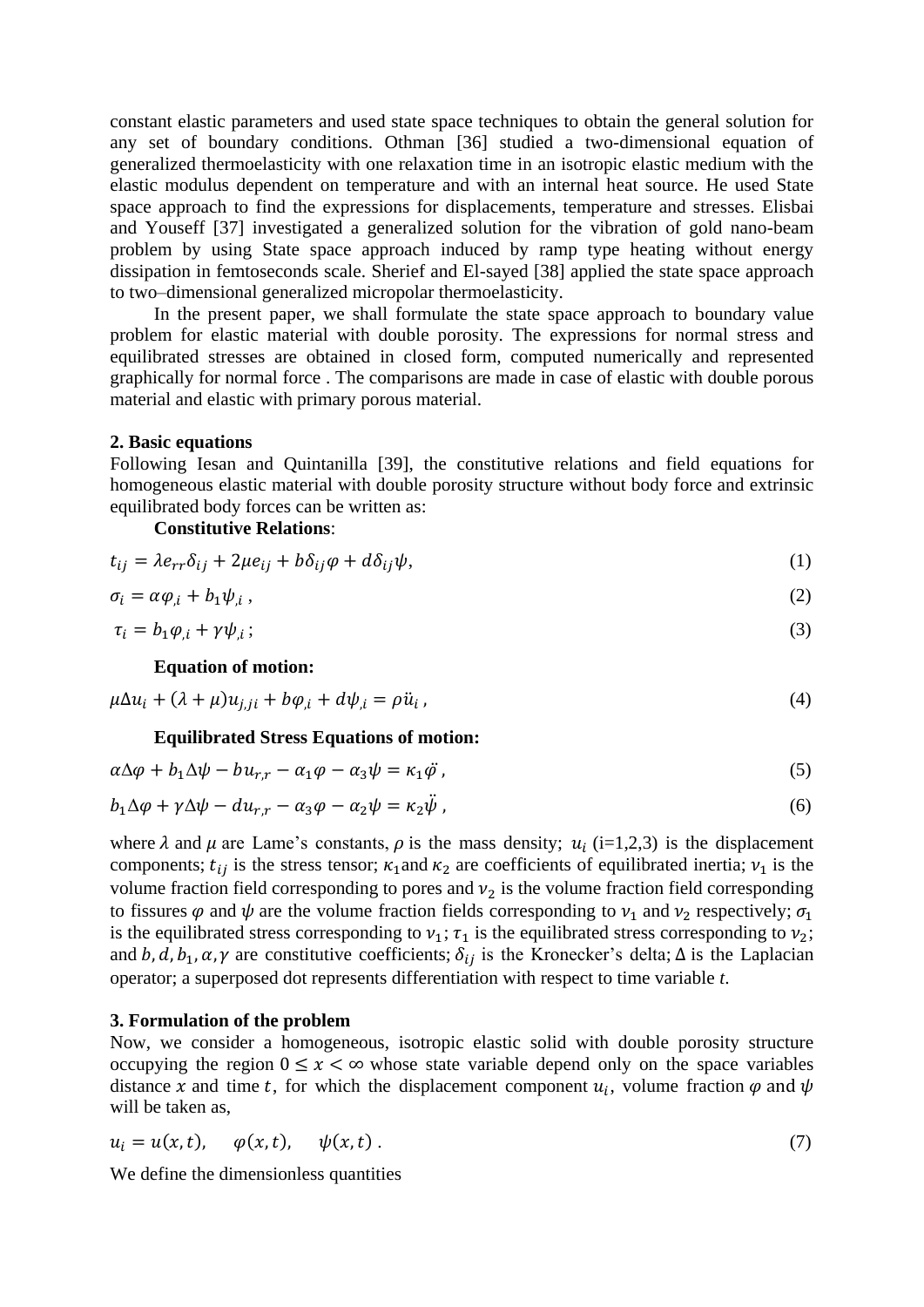$$
x' = \frac{\omega}{c_1} x, u' = \frac{\omega}{c_1} u, \varphi' = \frac{k_1 \omega^2}{\alpha_1} \varphi, \psi' = \frac{k_1 \omega^2}{\alpha_1},
$$
  

$$
\sigma_1' = \frac{c_1}{\alpha \omega} \sigma_1, \quad \tau_1' = \frac{c_1}{\alpha \omega} \tau_1, \quad t' = \omega t, \quad t'_{ij} = \frac{t_{ij}}{\lambda},
$$
 (8)

where  $c_1^2 = \frac{\lambda}{\lambda}$  $\frac{12\mu}{\rho}$ ,  $c = \rho c^*$ ,  $\omega = \frac{\lambda}{k}$  $\frac{\lambda}{k_1}$ . Here  $\omega$  is the constant having the dimension of frequency and  $c_1$  is the velocity in the medium.

Making use of dimensionless quantities given in  $(8)$  in equations  $(4)-(6)$  and with the aid of (7), we get

$$
\frac{\partial^2 u}{\partial x^2} + \delta_1 \frac{\partial \varphi}{\partial x} + \delta_2 \frac{\partial \psi}{\partial x} = \frac{\partial^2 u}{\partial t^2},\tag{9}
$$

$$
\delta_3 \frac{\partial^2 \varphi}{\partial x^2} + \delta_4 \frac{\partial^2 \psi}{\partial x^2} - \delta_5 \frac{\partial u}{\partial x} - \delta_6 \varphi - \delta_7 \psi = \frac{\partial^2 \varphi}{\partial t^2},\tag{10}
$$

$$
\delta_8 \frac{\partial^2 \varphi}{\partial x^2} + \delta_9 \frac{\partial^2 \psi}{\partial x^2} - \delta_{10} \frac{\partial u}{\partial x} - \delta_{11} \varphi - \delta_{12} \psi = \frac{\partial^2 \psi}{\partial t^2},\tag{11}
$$

where

$$
\delta_1 = \frac{b\alpha_1}{\rho c_1^2 k_1 \omega^2}, \quad \delta_2 = \frac{d\alpha_1}{\rho c_1^2 k_1 \omega^2}, \quad \delta_3 = \frac{\alpha}{c_1^2 k_1}, \quad \delta_4 = \frac{b_1}{c_1^2 k_1}, \quad \delta_5 = \frac{b}{\alpha_1}, \quad \delta_6 = \frac{\alpha_1}{k_1 \omega^2}, \quad \delta_7 = \frac{\alpha_3}{k_1 \omega^2},
$$
\n
$$
\delta_8 = \frac{b_1}{c_1^2 k_2}, \quad \delta_9 = \frac{\gamma}{c_1^2 k_2}, \quad \delta_{10} = \frac{d k_1}{\alpha_1 k_2}, \quad \delta_{11} = \frac{\alpha_3}{k_2 \omega^2}, \quad \delta_{12} = \frac{\alpha_2}{k_2 \omega^2}.
$$
\n(12)

Assuming the time harmonic solution of the equations (9)-(11) as,

$$
(u(x,t), \varphi(x,t), \psi(x,t)) = (\overline{u}, \overline{\varphi}, \overline{\psi})e^{-i\omega t}, \qquad (13)
$$

where  $\omega$  is the frequency.

Equations  $(9)-(11)$  with the aid of equation  $(13)$  yield,

$$
\bar{u}_{,11} = N_1 \bar{u} + N_2 \bar{\phi}_{,1} + N_3 \bar{\psi}_{,1},\tag{14}
$$

$$
\bar{\phi}_{,11} = M_1 \bar{\psi}_{,11} + M_2 \bar{u}_{,1} + M_3 \bar{\phi} + M_4 \bar{\psi},\tag{15}
$$

$$
\bar{\psi}_{,11} = M_5 \bar{\phi}_{,11} + M_6 \bar{u}_{,1} + M_7 \bar{\phi} + M_8 \bar{\psi},\tag{16}
$$

After using (16) in (15) and rewriting equation (14) and the resulting equations, we get

$$
\bar{u}_{,11} = N_1 \bar{u} + N_2 \bar{\phi}_{,1} + N_3 \bar{\psi}_{,1},\tag{17}
$$

$$
\bar{\phi}_{,11} = N_4 \bar{u}_{,1} + N_5 \bar{\phi} + N_6 \bar{\psi},\tag{18}
$$

$$
\bar{\psi}_{,11} = N_7 \bar{u}_{,1} + N_8 \bar{\phi} + N_9 \bar{\psi},\tag{19}
$$

where

$$
N_1 = -\omega^2, \ N_2 = -\delta_1, \ N_3 = -\delta_2, \ M_1 = \frac{-\delta_4}{\delta_3}, \ M_2 = \frac{\delta_5}{\delta_3}, \ M_3 = \frac{\delta_6 - \omega^2}{\delta_3}, \ M_4 = \frac{\delta_7}{\delta_3},
$$
  
\n
$$
M_5 = \frac{-\delta_8}{\delta_9}, \ M_6 = \frac{\delta_{10}}{\delta_9}, \ M_7 = \frac{\delta_{11}}{\delta_9}, \ M_8 = \frac{\delta_{12} - \omega^2}{\delta_9}, \ M_9 = 1 - M_1 M_5, \ N_4 = \frac{M_1 M_6 + M_2}{M_9},
$$
  
\n
$$
N_5 = \frac{M_1 M_7 + M_3}{M_9}, \ N_6 = \frac{M_1 M_8 + M_4}{M_9}, \ N_7 = M_5 N_4 + M_6, \ N_8 = M_5 N_5 + M_7, \ N_9 = M_5 N_6 + M_8
$$
  
\n(20)

## **4. State - space formulation**

Choosing as a state variable displacement  $\bar{u}$ , volume fraction  $\bar{\varphi}$  and  $\bar{\psi}$  in the x- direction,

12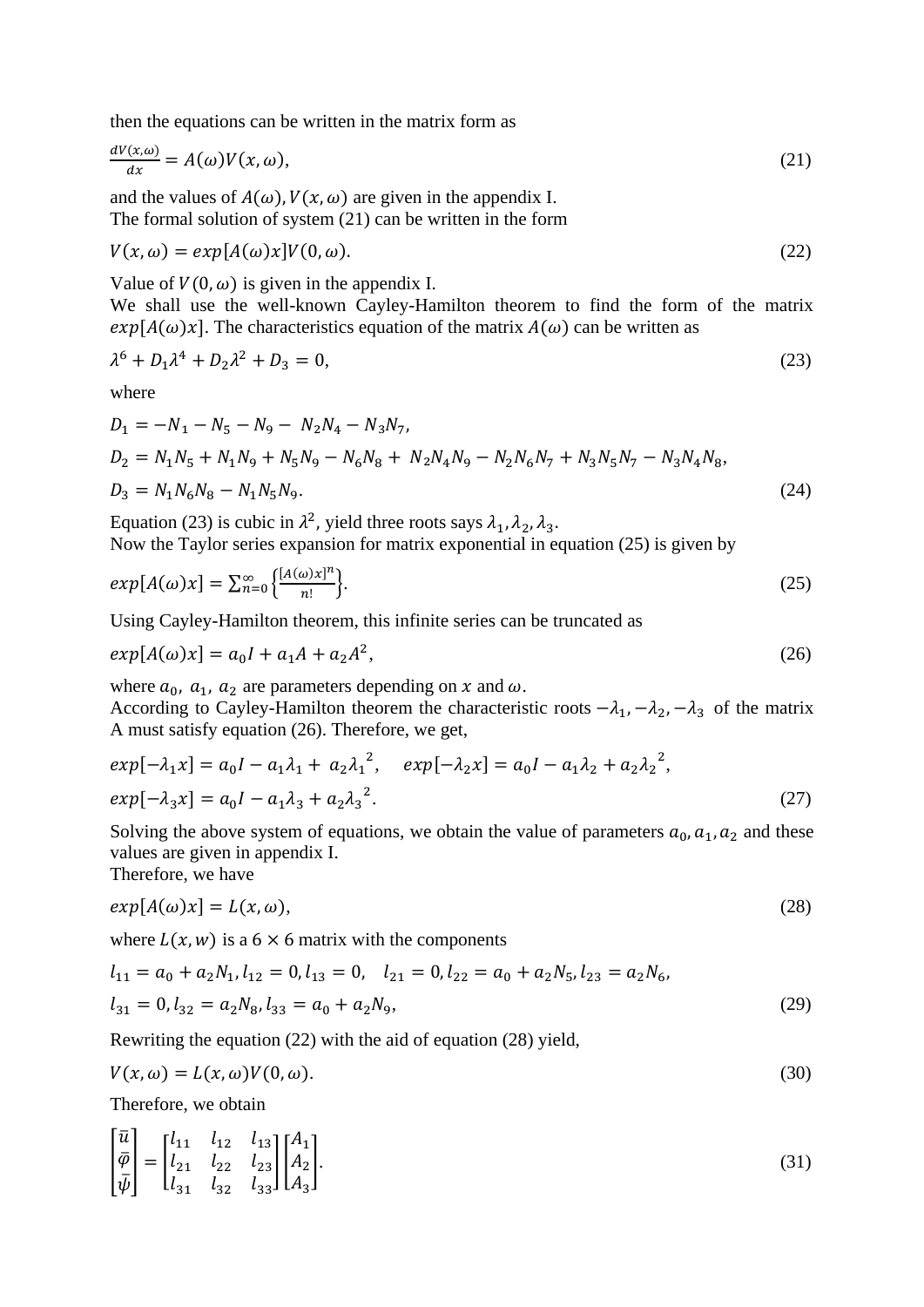## **5. Boundary conditions**

A homogeneous isotropic elastic solid with double porosity structure occupying the region  $0 \le x < \infty$  is considered. The bounding plane  $x = 0$  subjected to normal force. Mathematically these can be written as,

(i) 
$$
t_{11} = -F_1 \exp[-i\omega t],
$$
 (32)

(ii) 
$$
\sigma_1 = -F_2 \exp[-i\omega t], \tag{33}
$$

$$
(iii) \quad \tau_1 = -F_3 \exp[-i\omega t],\tag{34}
$$

where  $F_i$ ;  $i = 1,2,3$  is the magnitude of the force applied on the boundary.

Substituting the values of  $\bar{u}$ ,  $\bar{\varphi}$ ,  $\bar{\psi}$  from the equation (31) in the boundary condition (32)-(34) and with the aid of equations  $(1)-(3)$ ,  $(7)$ ,  $(8)$  and  $(13)$ , we obtain

$$
\begin{bmatrix} Q_1 & Q_2 & Q_3 \ Q_4 & Q_5 & Q_6 \ Q_7 & Q_8 & Q_9 \end{bmatrix} \begin{bmatrix} A_1 \\ A_2 \\ A_3 \end{bmatrix} = \begin{bmatrix} -F_1 \\ -F_2 \\ -F_3 \end{bmatrix} . \tag{35}
$$

The values of  $Q_1, Q_2, \dots, \dots, Q_9$  are given in the appendix I.

Solving (35) for  $A_1$ ,  $A_2$ ,  $A_3$  and substituting the resulting values in equation (30) yield the value of normal stress and the components of equilibrated stress,

$$
t_{11} = (S_1 \frac{\Gamma_1}{\Gamma} + S_2 \frac{\Gamma_2}{\Gamma} + S_3 \frac{\Gamma_3}{\Gamma}) e^{-i\omega t}, \tag{36}
$$

$$
\sigma_1 = (S_4 \frac{\Gamma_1}{\Gamma} + S_5 \frac{\Gamma_2}{\Gamma} + S_6 \frac{\Gamma_3}{\Gamma}) e^{-i\omega t},\tag{37}
$$

$$
\tau_1 = (S_7 \frac{\Gamma_1}{\Gamma} + S_8 \frac{\Gamma_2}{\Gamma} + S_9 \frac{\Gamma_3}{\Gamma}) e^{-i\omega t}.
$$
\n(38)

## **6. Particular case**

If  $F_3 = 0$  in equation (36)-(38), yields the corresponding expressions for elastic with primary porous material.

## **7. Numerical results and discussion**

With the view of illustrating theoretical results obtained in the preceding sections and to compare these in the context of above cases, we now represent some numerical results for copper material (elastic solid), the physical data for which is given below (2005):

$$
\lambda = 7.76 \times 10^{10} N m^{-2}, \ \mu = 3.86 \times 10^{10} N m^{-2}, \ \alpha = 1.78 \times 10^{-5} K^{-1}, \ \omega = 1 \times 10^{11} s^{-1},
$$
  

$$
t = 0.1 s, \rho = 8.954 \times 10^{3} K g m^{-3}.
$$

The double porous parameters are taken as

$$
\alpha_2 = 1.96 \times 10^{10} N m^{-2}, \alpha_3 = 1.86 \times 10^{10} N m^{-2}, \gamma = 0.19 \times 10^{-5} N, b_1 = 0.12 \times 10^{-5} N, \nd = 0.49 \times 10^{10} N m^{-2}, k_1 = 0.1456 \times 10^{-12} N m^{-2} s^2, b = 0.4 \times 10^{10} N m^{-2}, \n\alpha_1 = 1.65 \times 10^{10} N m^{-2}, k_2 = 0.1546 \times 10^{-12} N m^{-2} s^2.
$$

The software Matlab R2010a has been used to determine the values of normal stress and equilibrated stresses. The variation of these values with respect to distance  $x$  have been shown in Figs. (1)-(3) respectively. In Figures 1 and 2, the comparisons for elastic with double porous material (DPM) and elastic with primary porous material (SPM) are represented graphically. Figure 3 depicts the variation of equilibrated stress  $\tau_1$  with distance x for porous parameter  $b_1$  in case of elastic with double porous material.

14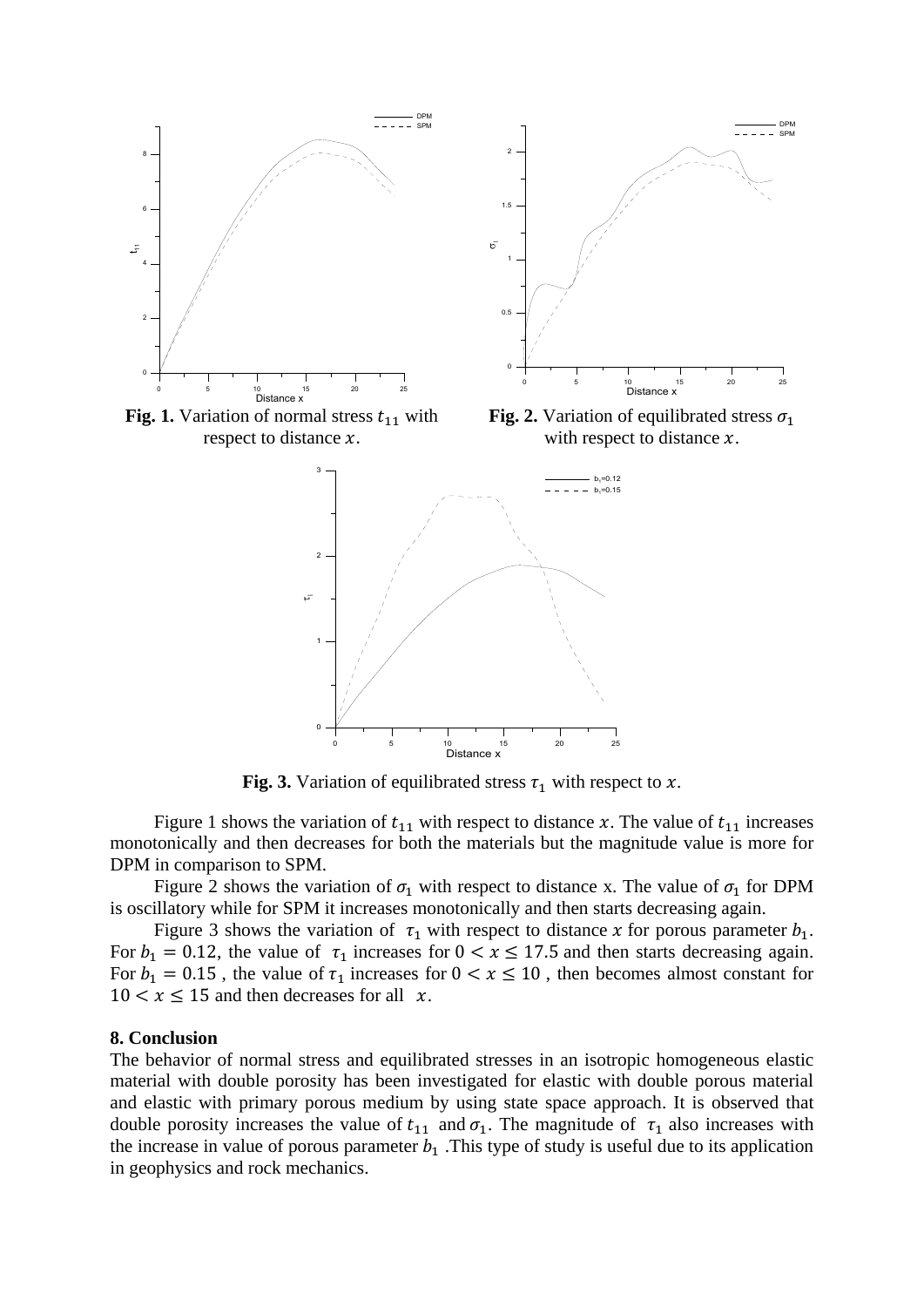**Appendix I**

16

$$
A(x,w) = \begin{bmatrix} 0 & 0 & 0 & 1 & 0 & 0 \\ 0 & 0 & 0 & 0 & 1 & 0 \\ 0 & 0 & 0 & 0 & 0 & 1 \\ N_1 & 0 & 0 & 0 & N_2 & N_3 \\ 0 & N_5 & N_6 & N_4 & 0 & 0 \\ 0 & N_8 & N_9 & N_7 & 0 & 0 \end{bmatrix}, V(x,w) = \begin{bmatrix} \bar{u}(x,w) \\ \bar{\varphi}(x,w) \\ \bar{\psi}(x,w) \\ (\bar{u}(x,w))_{,1} \\ (\bar{\varphi}(x,w))_{,1} \\ (\bar{\psi}(x,w))_{,1} \end{bmatrix}, V(0,w) = \begin{bmatrix} \bar{u}(0w) \\ \bar{\varphi}(0,w) \\ \bar{\psi}(0,w) \\ (\bar{\psi}(0,w))_{,1} \\ (\bar{\psi}(0,w))_{,1} \\ (\bar{\psi}(0,w))_{,1} \end{bmatrix},
$$

$$
a_0 = e^{-\lambda_1 x} \left[ \frac{\lambda_2 \lambda_3}{(\lambda_1 - \lambda_2)(\lambda_1 - \lambda_3)} \right] + e^{-\lambda_2 x} \left[ \frac{\lambda_1 \lambda_3}{(\lambda_2 - \lambda_1)(\lambda_2 - \lambda_3)} \right] + e^{-\lambda_3 x} \left[ \frac{\lambda_1 \lambda_2}{(\lambda_3 - \lambda_1)(\lambda_3 - \lambda_2)} \right],
$$
  
\n
$$
a_1 = e^{-\lambda_1 x} \left[ \frac{(\lambda_2 + \lambda_3)}{(\lambda_1 - \lambda_2)(\lambda_1 - \lambda_3)} \right] + e^{-\lambda_2 x} \left[ \frac{(\lambda_1 + \lambda_3)}{(\lambda_2 - \lambda_1)(\lambda_2 - \lambda_3)} \right] + e^{-\lambda_3 x} \left[ \frac{(\lambda_1 + \lambda_2)}{(\lambda_3 - \lambda_1)(\lambda_3 - \lambda_2)} \right],
$$
  
\n
$$
a_2 = e^{-\lambda_1 x} \left[ \frac{1}{(\lambda_1 - \lambda_2)(\lambda_1 - \lambda_3)} \right] + e^{-\lambda_2 x} \left[ \frac{1}{(\lambda_2 - \lambda_1)(\lambda_2 - \lambda_3)} \right] + e^{-\lambda_3 x} \left[ \frac{1}{(\lambda_3 - \lambda_1)(\lambda_3 - \lambda_2)} \right],
$$
  
\n
$$
Q_1 = P_1 (Z_1 + N_1 Z_3), Q_2 = P_2 (a_0^0 + a_2^0 N_5) + P_3 (a_2^0 N_8), Q_3 = P_2 (a_2^0 N_6) + P_3 (a_0^0 + a_2^0 N_9),
$$
  
\n
$$
Q_4 = 0, Q_5 = P_4 (Z_1 + N_5 Z_3) + P_5 N_8 Z_3, Q_6 = P_4 N_6 Z_3 + P_5 (Z_1 + N_9 Z_3),
$$
  
\n
$$
Q_7 = 0, Q_8 = P_5 (Z_1 + N_5 Z_3) + P_6 N_8 Z_3, Q_9 = P_5 N_6 Z_3 + P_6 (Z_1 + N_9 Z_3),
$$
  
\nwhere

$$
P_{1} = \frac{\lambda + 2\mu}{\lambda}, P_{2} = \frac{b\alpha_{1}}{\lambda k_{1}\omega^{2}}, P_{3} = \frac{d\alpha_{1}}{\lambda k_{1}\omega^{2}}, P_{4} = \frac{\alpha_{1}}{k_{1}\omega^{2}}, P_{5} = \frac{b_{1}\alpha_{1}}{\alpha k_{1}\omega^{2}}, P_{6} = \frac{\gamma\alpha_{1}}{\alpha k_{1}\omega^{2}},
$$
  
\n
$$
Z_{1} = -\lambda_{1}D_{11} - \lambda_{2}D_{12} - \lambda_{3}D_{13}, Z_{2} = -\lambda_{1}D_{21} - \lambda_{2}D_{22} - \lambda_{3}D_{23}, Z_{3} = -\lambda_{1}D_{31} - \lambda_{2}D_{32} - \lambda_{3}D_{33},
$$
  
\n
$$
Y_{1} = -\lambda_{1}D_{11}e^{-\lambda_{1}x} - \lambda_{2}D_{12}e^{-\lambda_{2}x} - \lambda_{3}D_{13}e^{-\lambda_{3}x}, Y_{2} = -\lambda_{1}D_{11}e^{-\lambda_{1}x} - \lambda_{2}D_{12}e^{-\lambda_{2}x} - \lambda_{3}D_{13}e^{-\lambda_{3}x},
$$
  
\n
$$
Y_{3} = -\lambda_{1}D_{21}e^{-\lambda_{1}x} - \lambda_{2}D_{22}e^{-\lambda_{2}x} - \lambda_{3}D_{23}e^{-\lambda_{3}x}, S_{1} = P_{1}(Y_{1} + N_{1}Y_{3}), S_{2} = 0, S_{3} = 0,
$$
  
\n
$$
S_{4} = 0, S_{5} = P_{4}(Y_{1} + N_{5}Y_{3}) + P_{5}N_{8}Y_{3}, S_{6} = P_{4}N_{6}Y_{3} + P_{5}(Y_{1} + N_{9}Y_{3}), S_{7} = 0,
$$
  
\n
$$
S_{8} = P_{5}(Y_{1} + N_{5}Y_{3}) + P_{6}N_{8}Y_{3}, S_{9} = P_{5}N_{6}Y_{3} + P_{6}(Y_{1} + N_{9}Y_{3}),
$$
  
\n
$$
D_{11} = \frac{\lambda_{2}\lambda_{3}}{(\lambda_{1}-\lambda_{2})(\lambda_{1}-\lambda_{3})}, D_{12} = \frac{\lambda
$$

## **References**

[1] R. De Boer, *Theory of Porous Media* (Springer-Verleg New York, 2000).

- [2] R. De Boer, W Ehlers // *Acta Mechanica* **74** (1988) 1.
- [3] M.A. Biot // *Journal of Applied Physics* **12** (1941) 155.
- [4] R.M. Bowen // *International Journal of Engineering Science* **18** (1980) pp.1129.
- [5] R. De Boer, W. Ehlers // *International Journal of Solids and Structures* **26** (1990) 43.
- [6] G.I. Barenblatt, I.P. Zheltov, I.N. Kochina // *Journal of Applied Mathematics and Mechanics* **24** (1960) 1286.
- [7] R.K. Wilson, E.C. Aifantis // *International Journal of Engineering Science* **20(9)** (1982) 1009.